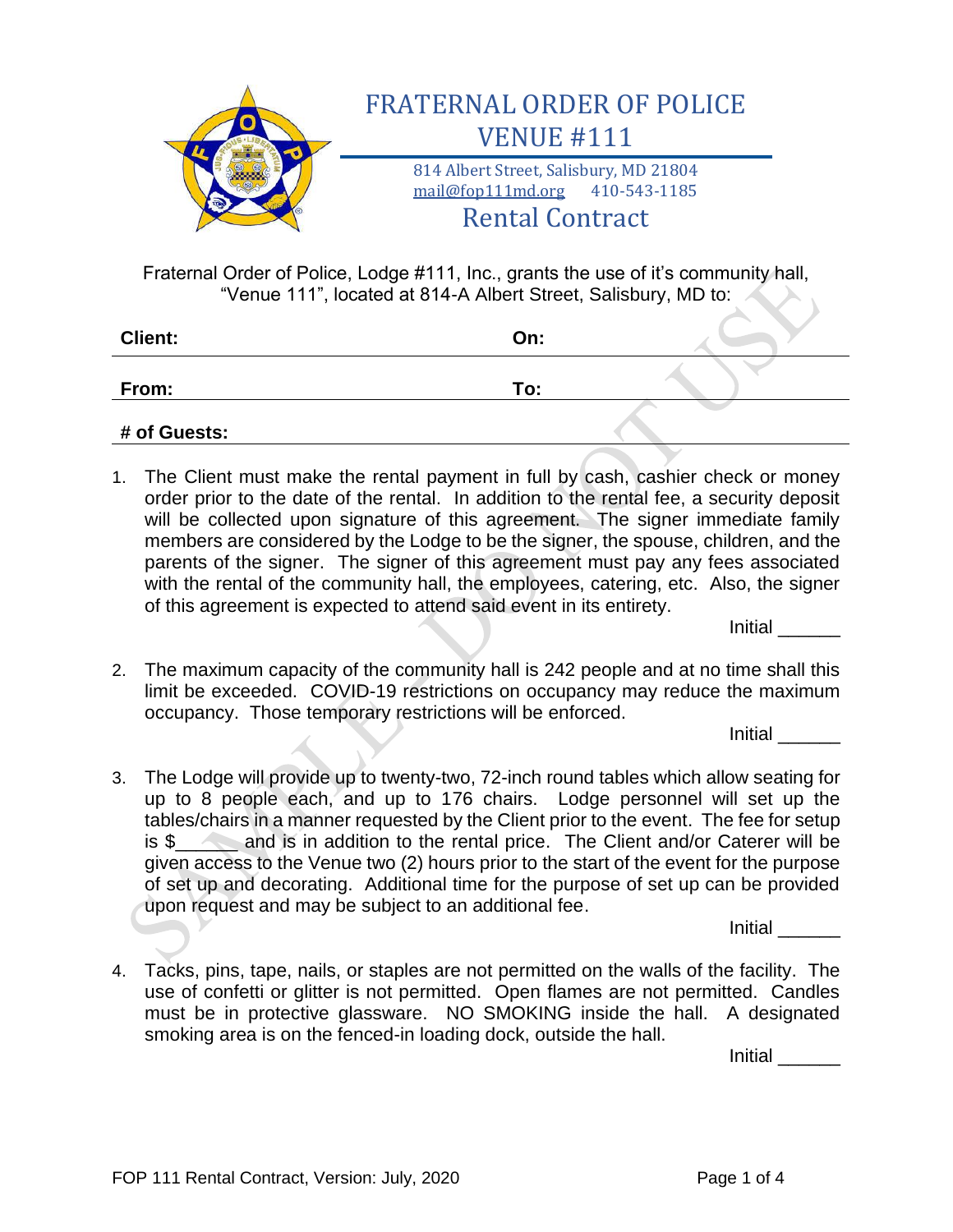5. The Client can bring in non-alcoholic or alcoholic beverages for the event. The Lodge will not provide any ice, ice buckets, cups, serving bowls or serving utensils.

Initial \_\_\_\_\_\_

- 6. If the Client chooses to bring in their own food or have a caterer to prepare the food, the Client or caterer can have access to the rear storage area to use as a food preparation area. Caterers will be required to complete a Caterers Contract, which will be submitted to the Lodge Event Coordinator prior to the event. No supplies such as paper goods, utensils or serving items will be provided by the Lodge. The Client shall be responsible for the clearing and disposal of any trash and debris. Trash receptacles with liners will be provided and trash will be taken to the outside trash dumpster. Initial \_\_\_\_\_\_
- 7. Tablecloths or linens must be provided by the Client, private vendor, or the caterer.

Initial \_\_\_\_\_\_

8. The Client will maintain order and conduct the event in a decent and respectable manner and will assume full responsibility for any and all damages to the Lodge property or to property of other vendors supplying goods or services for the benefit of the Client. Small children shall not be left unattended in the facilities. The signer of this agreement will be responsible for all guests and their actions while in and on the Lodge premises. The use of illegal substances on the Lodge property will not be tolerated. Any person observed using any illegal substance (including non-medical marijuana) will be grounds for the immediate termination of this agreement and all deposits, rental payments and/or fees collected will be forfeited.

Initial \_\_\_\_\_\_

9. The Lodge will not be responsible for any goods delivered and the Client must remove all personal items from the hall immediately upon completion of the event. The Lodge is not responsible for items left on the premises.

Initial \_\_\_\_\_\_

10. The Lodge retains the right to have an agent on duty during the event, and to refuse use of the community hall for any violation of the terms and conditions of this rental agreement. All written communication by the Client to the Lodge should be directed to the Lodge Event Coordinator.

Initial \_\_\_\_\_\_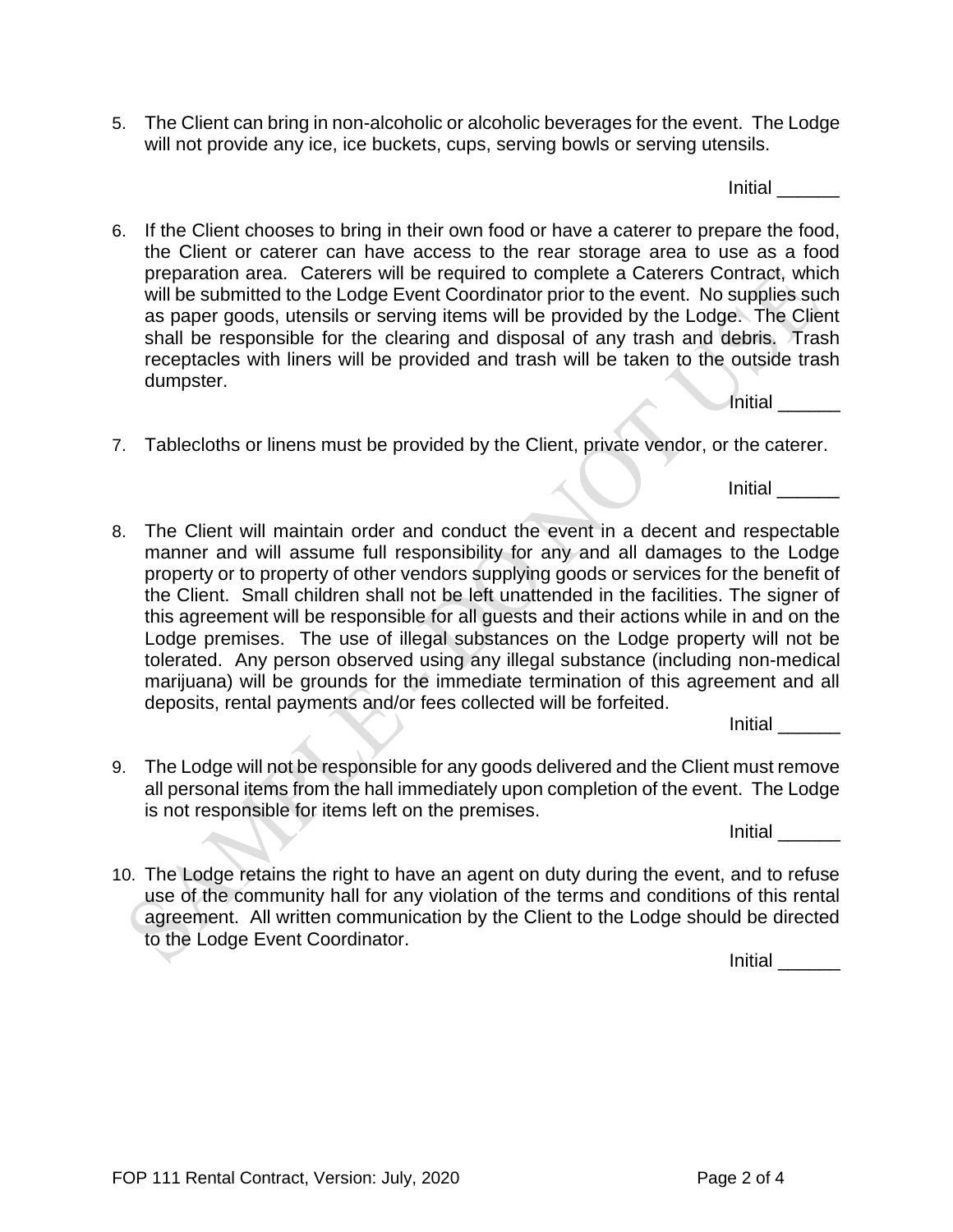Initial \_\_\_\_\_\_

12. Should the Client fail to perform any of its obligations under this agreement, The Lodge may cause the same to be performed and paid. Payment of such sums or any costs or expenses to the Lodge arising out of the Client's failure to perform its obligations under this agreement, in any way, shall be deemed an additional rental fee, due and payable immediately. In the event the Lodge makes a claim against the Client, either for payment of the rental fee, or to otherwise enforce the provisions of this Agreement, the Client agrees to pay the costs and reasonable attorney's fees associated with such claim.

Initial \_\_\_\_\_\_

## **13. Payment / Deposit / Fees**

## **All payments must be made with a cashier's check, money order, or cash.**

- a. A security deposit of \$\_\_\_\_\_\_\_ is due from the Client upon the signing of this agreement. The Client has the option to ensure that the hall and the restrooms are cleaned, tables/chairs returned to their pre-event location no later than 10AM on the day immediately following their function. If this is completed in a satisfactory manner, and there is no damage to any property the deposit will be refunded. If property is damaged or the Client chooses not to clean the hall, and/or the restrooms, and/or return the tables/chairs to their pre-event location, the deposit WILL NOT be refunded. There will be no partial refunds of the deposit.
- b. A rental payment in full is due from the Client prior to the date of the event.
- c. A table/chair setup fee of \$\_\_\_\_\_\_\_\_ is due from the Client and will be collected with the rental payment, due prior to the date of the event.
- d. Any additional fees shall be paid prior to the date of the event.

Initial \_\_\_\_\_\_

## **14. Cancellation**

a. Either party may cancel this agreement if done so in writing seven (7) days before the date of the event, and all monies paid by the Client shall be promptly refunded.

Initial \_\_\_\_\_\_